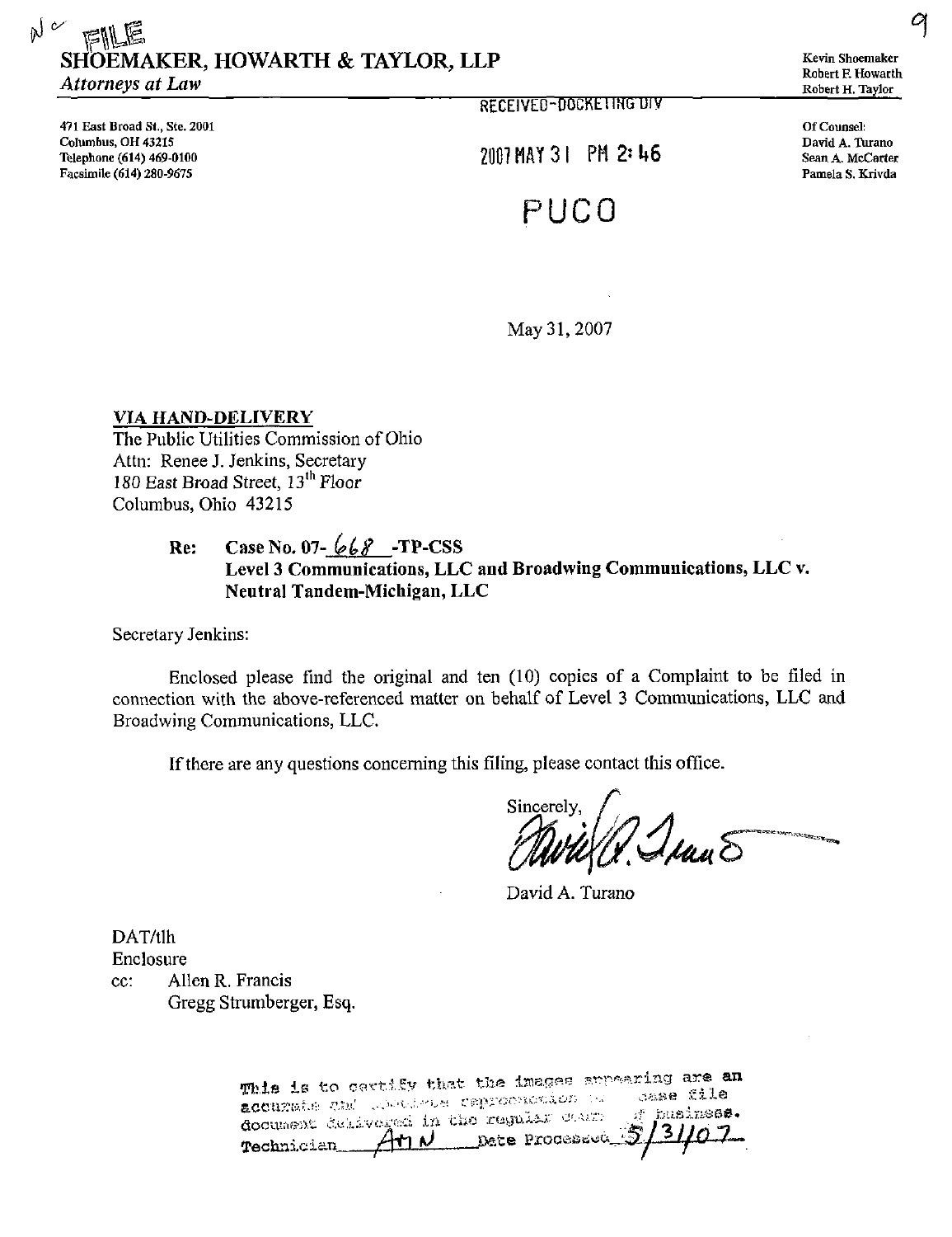## $BEFORE$  2m<sub>1</sub> THE PUBLIC UTILITIES COMMISSION OF OHIO ^^^^4}^

 $\mathcal Y$ 

 $\mathcal{Y}$ 

℩ €  $\mathbf{\ }$  $\mathbf{)}$  $\mathbf{)}$  $\mathbf{)}$  $\lambda$ 

Level 3 Communications, LLC and Broadwing Communications, LLC Complainants, V. Neutral Tandem-Michigan, LLC Respondent.

Case No. 07- $668$  -TP-CSS

<sup>ጥር</sup>ር

 $\gamma$  .  $\epsilon$  .

 $\rho_{L}$ 

UOCKE)

 $U_{C,\alpha}$  "  $\overline{O}$ 

 $3/$   $\sim$   $\frac{v}{V}$ 

#### **COMPLAINT**

Level 3 Communications, LLC ("Level 3") and Broadwing Communications, LLC ("Broadwing") (collectively, the "Complainants"), file this Complaint against Respondent, Neutral Tandem-Michigan, LLC ("NT-M"), pursuant to Section 4905.26, O.R.C., and Rule 4901:9-01, O.A.C, and in support thereof state as follows:

#### Parties

1. Level 3 is a Delaware corporation, duly licensed to transact business in Ohio, and maintaining its principal place of business at 1025 Eldorado Blvd., Broomfield, Colorado 80021.

2. Level 3 is a "public utility" pursuant to Sections 4905.02 and 4905.03(A)(2), O.R.C., and is authorized to provide competitive local exchange and interexchange telecommunication services within Ohio pursuant to Certificate of Public Convenience and Necessity No. 90-9062 ("Certificate No. 90-9062").

 $\mathbf{1}$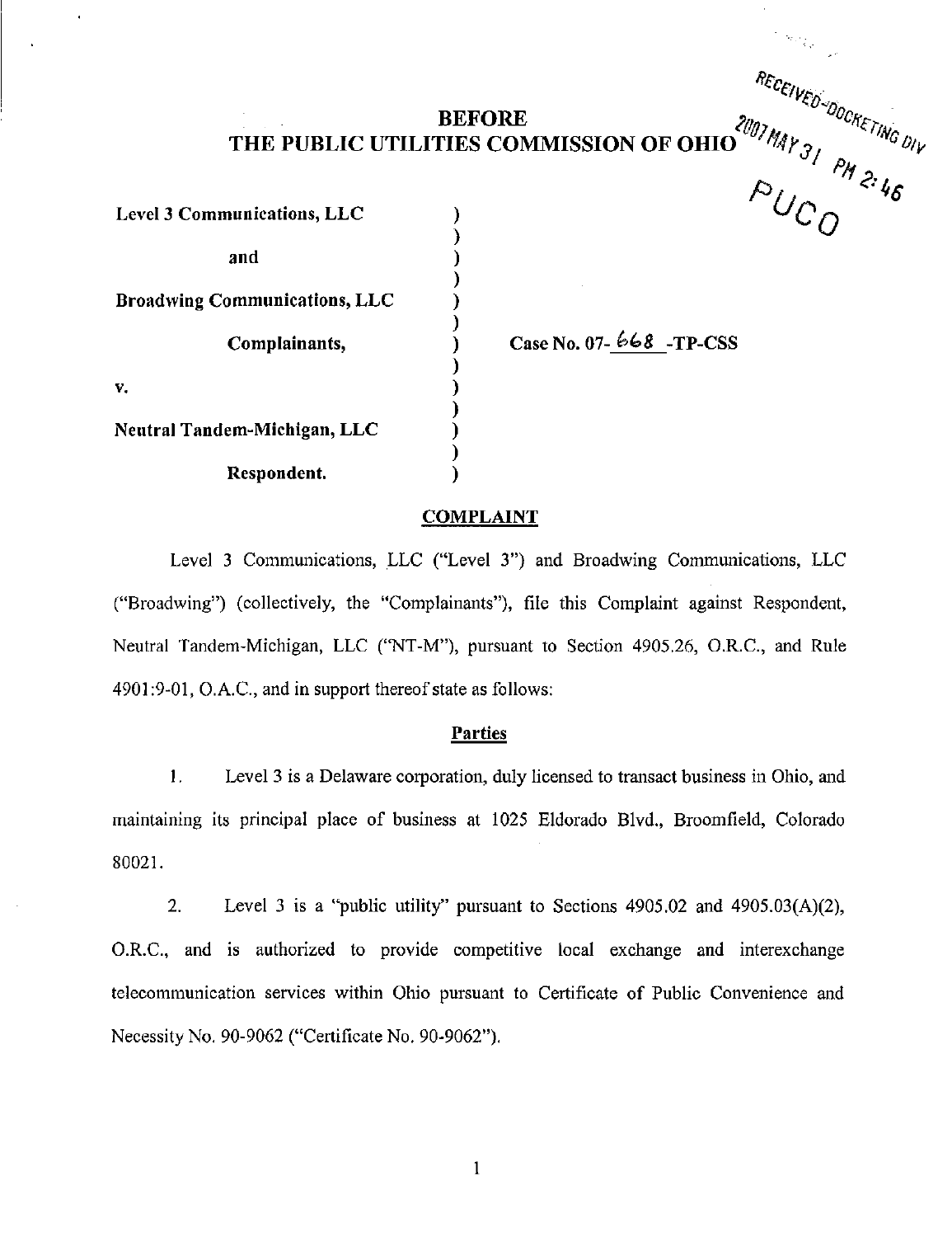3. Broadwing is a wholly-owned subsidiary of Level 3 and a Delaware limited liability company, duly licensed to transact business in Ohio.

4. Broadwing is a "public utility" pursuant to Sections 4905.02 and 4905.03(A)(2), O.R.C, and is authorized to provide competitive local exchange and interexchange telecommunication services within Ohio pursuant to Certificate of Public Convenience and Necessity No. 90-9107 ("Certificate No. 90-9107").

5. NT-M is a Delaware limited liability company, duly licensed to transact business in Ohio, and maintaining its principal place of business at One South Wacker Street, Suite 200, Chicago, Illinois 60606.

6. NT-M is a "public utility" pursuant to Sections 4905.02 and 4905.03(A)(2), O.A.C, and is authorized to provide competitive local exchange and interexchange telecommunication services within Ohio under its Certificate of Public Convenience and Necessity No. 90-9283 ("Certificate No. 90-9287").

7. NT-M is a wholly-owned subsidiary of Neutral Tandem, Inc. ("NTF'), a Delaware corporation, duly licensed to transact business in Ohio, and maintains its principal place of business at One South Wacker, Suite 200, Chicago, Illinois 60606.

#### Applicable Law And Jurisdiction

8. Section 4905.26, O.R.C, provides, in pertinent part, as follows:

Upon complaint in writing against any public utility by any person, firm, or corporation, or upon the initiative or complaint of the public utilities commission, that any rate, fare, charge, toll, rental, schedule, classification, or service, or any joint rate, fare, charge, toll, rental, schedule, classification, or service rendered, charged, demanded, exacted, or proposed to be rendered, charged, demanded, or exacted, is in any respect unjust, unreasonable, unjustly discriminatory, unjustly preferential, or in violation of law, or that any regulation, measurement, or practice affecting or relating to any service furnished by the public utility, or in connection with such service, is., or will be, in any respect unreasonable, unjust, insufficient, unjustly discriminatory,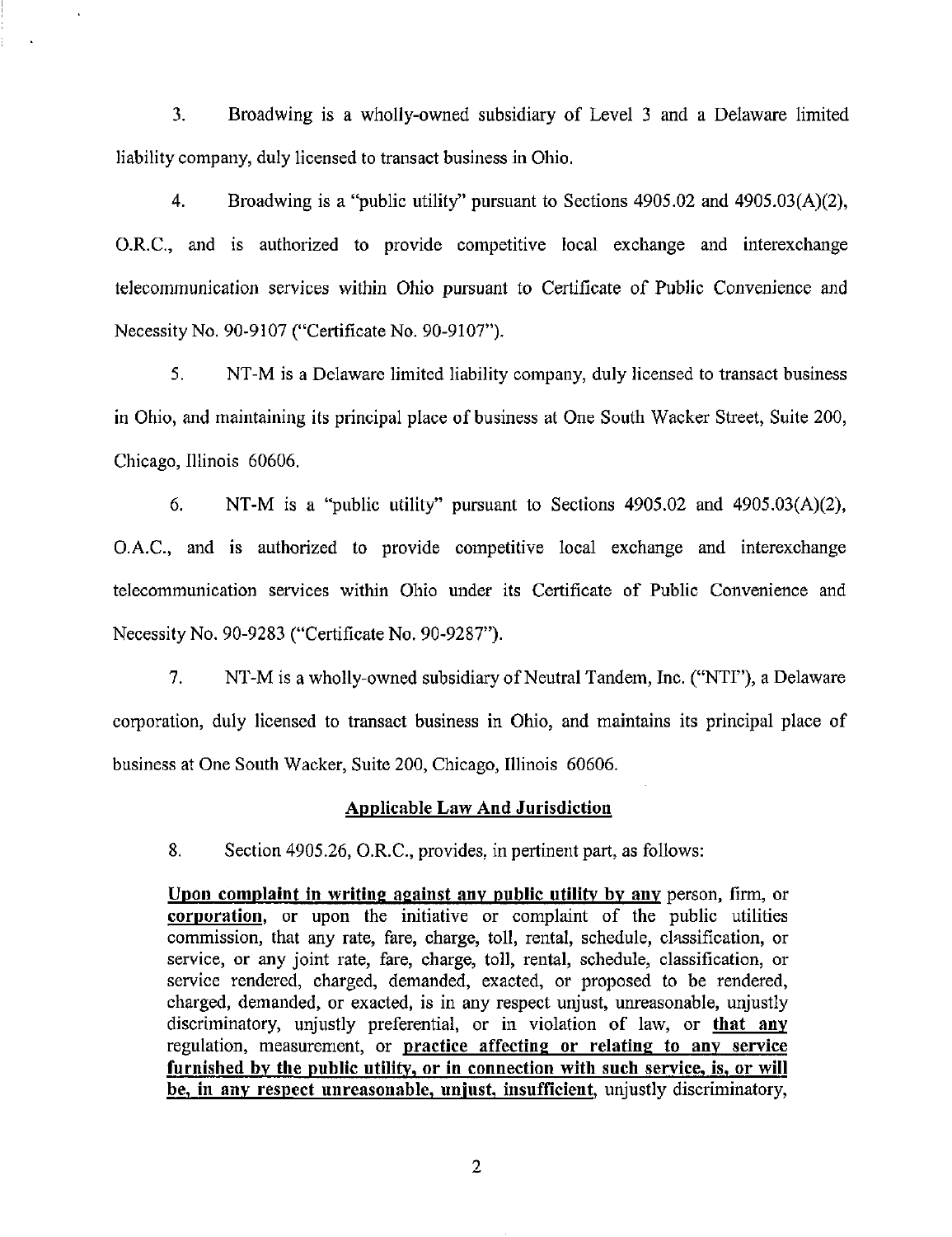or unjustly preferential, or that any service is, or will be, inadequate or cannot be obtained, and, upon complaint of a public utility as to any matter affecting its own product or service, if it appears that reasonable grounds for complaint are stated, the commission shall fix a time for hearing and shall notify complainants and the public utility thereof. Such notice shall be served not less than fifteen days before hearing and shall state the matters complained of. The commission may adjoum such hearing from time to time.

(Emphasis added).

9. Section 4905.22, O.R.C, provides as follows:

Every public utility shall furnish necessary and adequate service and facilities, and every public utility shall furnish and provide with respect to its business such instrumentalities and facilities, as are adequate and in all respects just and reasonable. All charges made or demanded for any service rendered, or to be rendered, shall be just, reasonable, and not more than the charges allowed by law or by order of the public utilities commission, and no unjust or unreasonable charge shall be made or demanded for, or in connection with, any service, or in excess of that allowed by law or by order of the commission.

(Emphasis added).

10. The Commission has jurisdiction pursuant to Sections 4905.26, 4905.05, and 4905.06, O.R.C

#### Allegations

11. Level 3 LLC provides high-quality voice and data services to carriers, ISPs, and other business customers over its IP-based network. In Ohio, Level 3 LLC provides resold and facilities-based local exchange and interexchange telecommunication services pursuant to Certificate No. 90-9028.

12. Broadwing provides high-quality voice and data services to carriers, ISPs, and other business customers over its IP-based network. In Ohio, Broadwing provides resold and facilities-based local exchange and interexchange telecommunications services pursuant to Certificate No. 90-9107.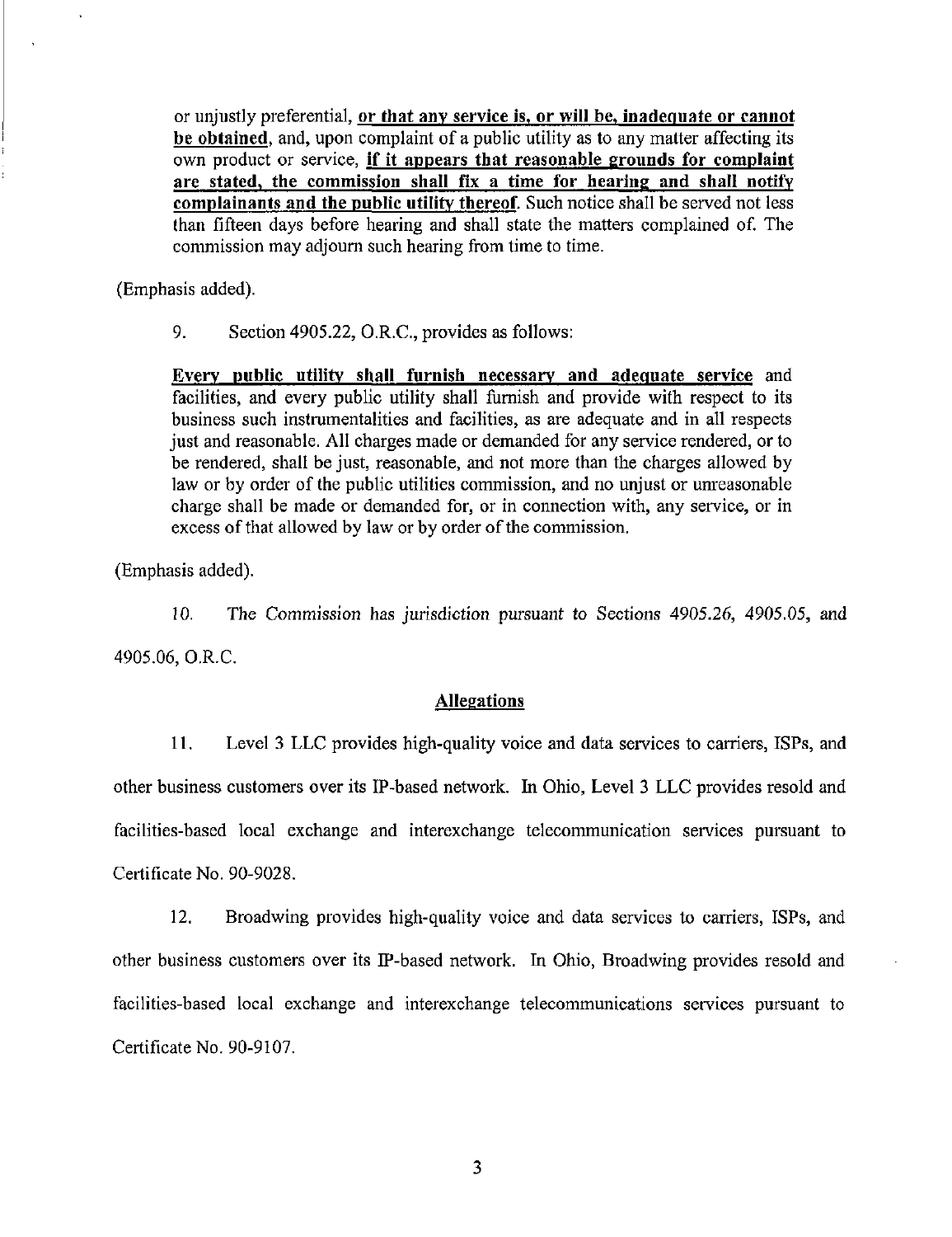13. In Ohio, NT-M provides solely a wholesale tandem transit services to wireless, wireline, and cable companies pursuant to Certificate No. 90-9283, NT-M does not originate or terminate any telecommunications traffic.

14. NT-M has on file with the Commission negotiated interconnection agreements with the following incumbent local exchange carriers: (a) Verizon North, Inc.; (b) SBC Ohio (now AT&T Ohio); and (c) Cincinnati Bell Telephone Bell Telephone (collectively, the "ILECs").

15. NT-M has not filed, nor has this Commission approved, any traffic exchange agreements between NT-M and any other competitive local exchange carrier,

16. On July 6, 2004, Level 3 and NTI, on its own behalf and on behalf of its operating subsidiaries (hereinafter references to "NTI" shall include its subsidiary NT-M), entered into a commercially-negotiated traffic exchange agreement (the "Level 3 Agreement"), pursuant to which NTI delivers tandem transit traffic from third-party carriers to Level 3. A similar commercially-negotiated traffic exchange agreement (the "Broadwing Agreement") had been entered on February 2, 2004, by which NTI delivers tandem transit traffic from third-party carriers to Broadwing. The Level 3 Agreement and the Broadwing Agreement (collectively, the "Complainants' TE Agreements") each include a specific, bargained-for termination provision allowing either party to terminate the agreement upon thirty (30) days' advanced written notice to the other party.

17. On January 30, 2007, Level 3 provided written notice to NTI that the Level 3 Agreement would be terminated on March 2, 2007. On February 14, 2007, written notice was provided on behalf of Broadwing to NTI that the Broadwing Agreement would be terminated on March 23, 2007. The February 14, 2007 notice also extended the termination effective date of

4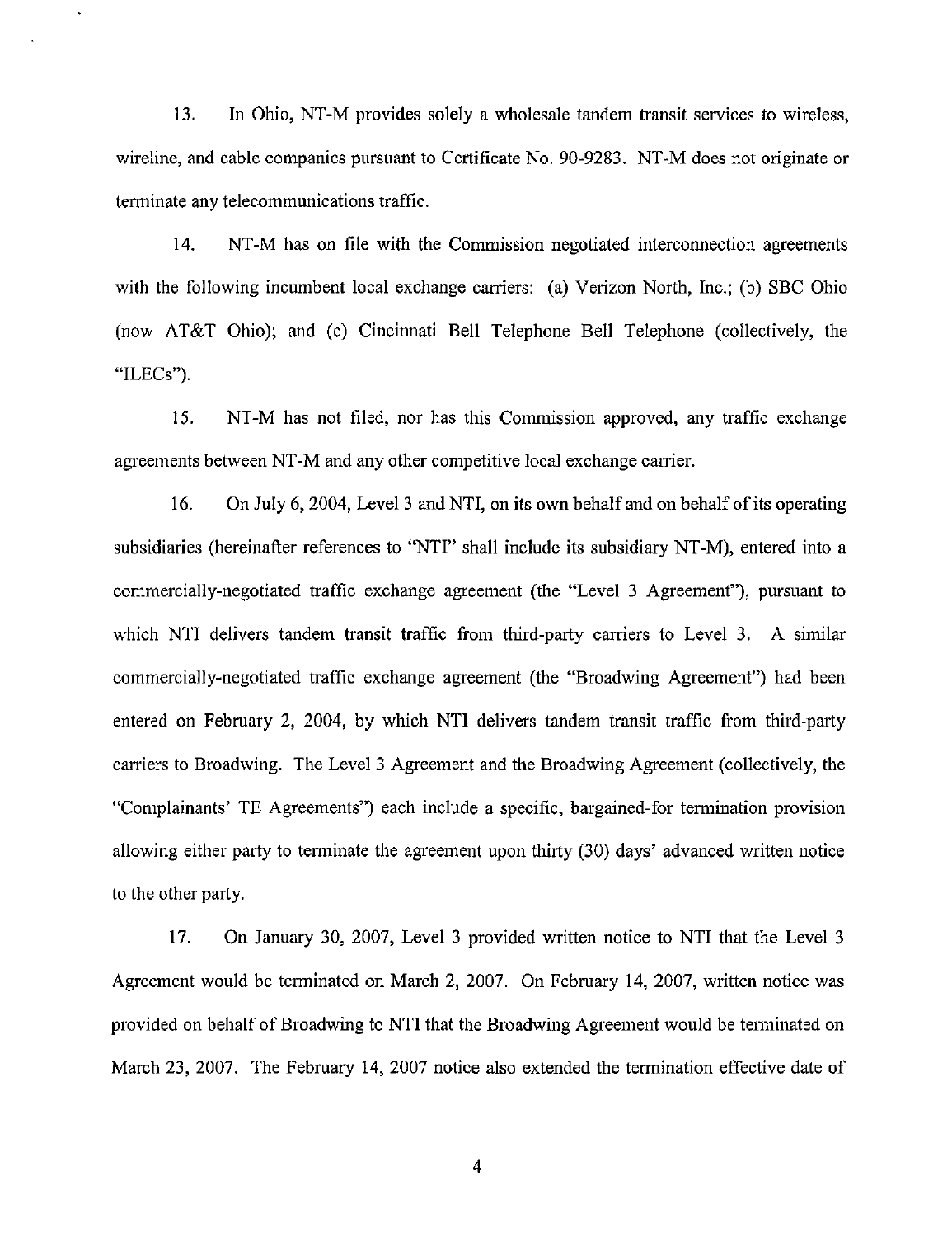the Level 3 Agreement to March 23, 2007. NTI does not dispute that Level 3 and Broadwing lawfully terminated the Complainants' TE Agreements.

18. In Ohio, Level 3 terminates approximately 7.6 million minutes of transit traffic each month from NT-M; Broadwing terminates approximately 1.7 minutes of transit traffic each month from NT-M. Based on information and belief, approximately 3.3 billion minutes of transit traffic are exchanged in Ohio by all carriers. As a result, the amount of traffic that NT-M terminates to the Complainants represents about three-tenths (0.3) of a percent of all tandem transit traffic in the state.

19. In February and March of 2007, Complainants engaged in negotiations with NTI in an effort to reach a single, comprehensive, nationwide agreement. At the conclusion of those discussions, however, the parties were unable to reach a mutually acceptable replacement agreement.

20. In early March of 2007, the Complainants extended the date on which they would no longer accept traffic via a direct network connection from NTI to June 25, 2007. (Complainants will continue to accept traffic from NTI and its carrier customers on an indirect basis.) The term of the Complainants' TE Agreements was not extended. As a result of this action, NTI has had more than the 30 days bargained-for in the Complainants' TE Agreements to inform its customers of the changed circumstances, and to allow its customers to take appropriate steps to ensure that their originating traffic reaches the Complainants' customers.

21. The calls in this dispute are destined to customers of the Complainants. The Complainants have no incentive to see those calls fail and do not wish for their customers to be prevented from receiving calls. The Complainants believe that the calls originating from NTI's carrier customers may successfully be routed to the Complainants through other transit

5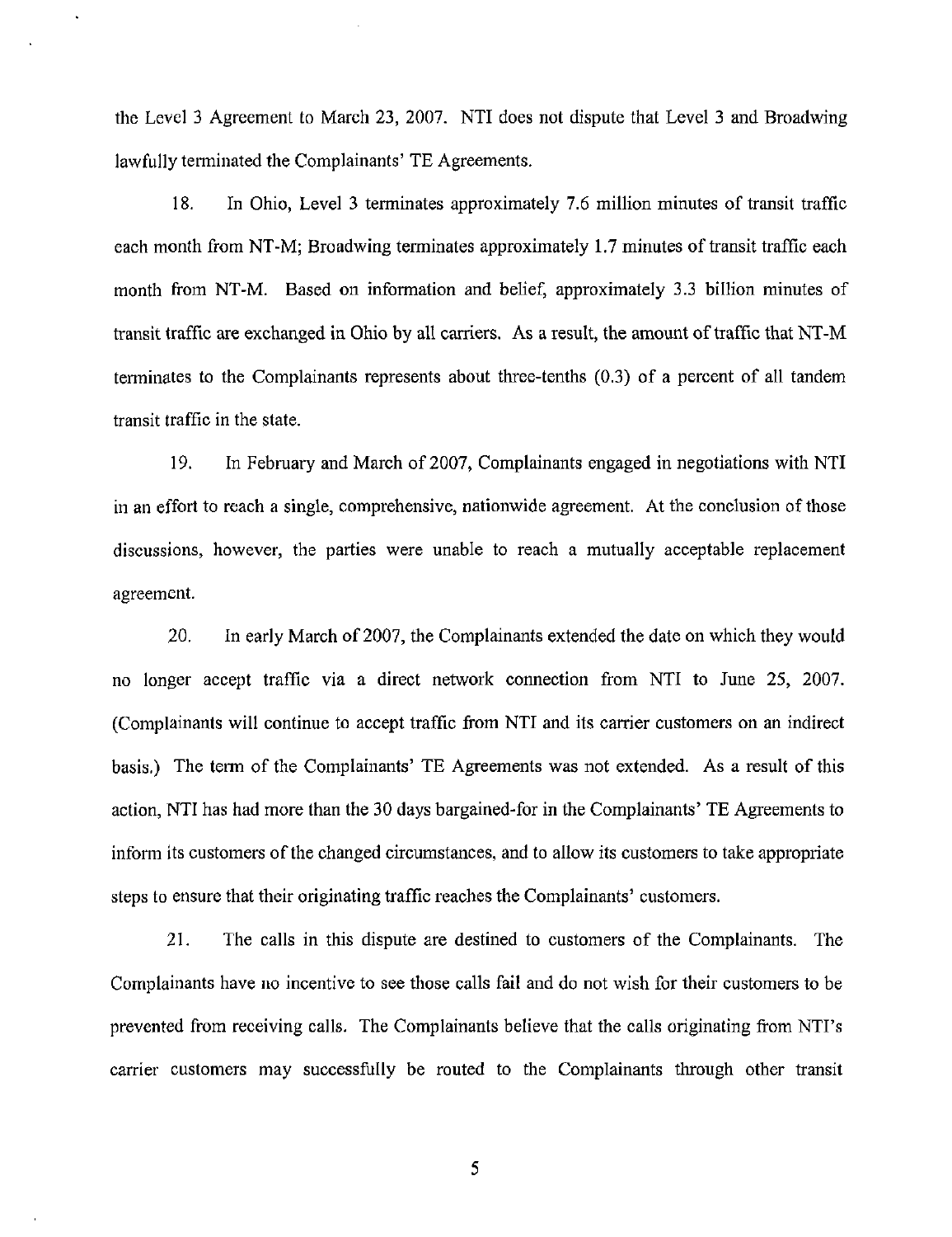arrangements, so long as reasonable steps are taken by NTI. NTI has not taken these responsible steps (i.e. informing its customers of termination of the Complainants' TE Agreements so that arrangements can be made), and has instead chosen only to file complaints against Level 3 in a number of states.<sup>1</sup> While the Complainants have indicated their willingness to work to ensure that there are no disruptions of service associated with the termination of the agreements, NTI has taken no discemable actions to address the needs of its customers. Consequently, the Complainants initiate this proceeding to bring this matter to the attention of the Commission, and ask the Commission to order NT-M to notify its customers and make the arrangements necessary to ensure uninterrupted service to its customers.

22. The refusal of NT-M to take appropriate steps in response to the pending termination of the Complainants' TE Agreements in order to avoid a possible disruption in service represents a failure to furnish necessary and adequate service as required by Section 4905,22, O.R.C

#### Requested Relief

- 23. The Complainants respectfully request that the Commission:
	- a. Find that the Complainants have stated reasonable grounds for their Complaint;
	- b. Find that NT-M's failure to inform its customers of the termination of the Complainants' TE Agreements is an unreasonable, unjust, and insufficient practice affecting or relating to its services as a telecommunication services provider, and a violation of its responsibility and duty under Section 4905.22, O.R.C, to furnish necessary and adequate service;

Complaints are pending in New York, Georgia, Florida, Illinois, Michigan, Minnesota, Connecticut, and California. No final decisions have been issued as of the date of this filing.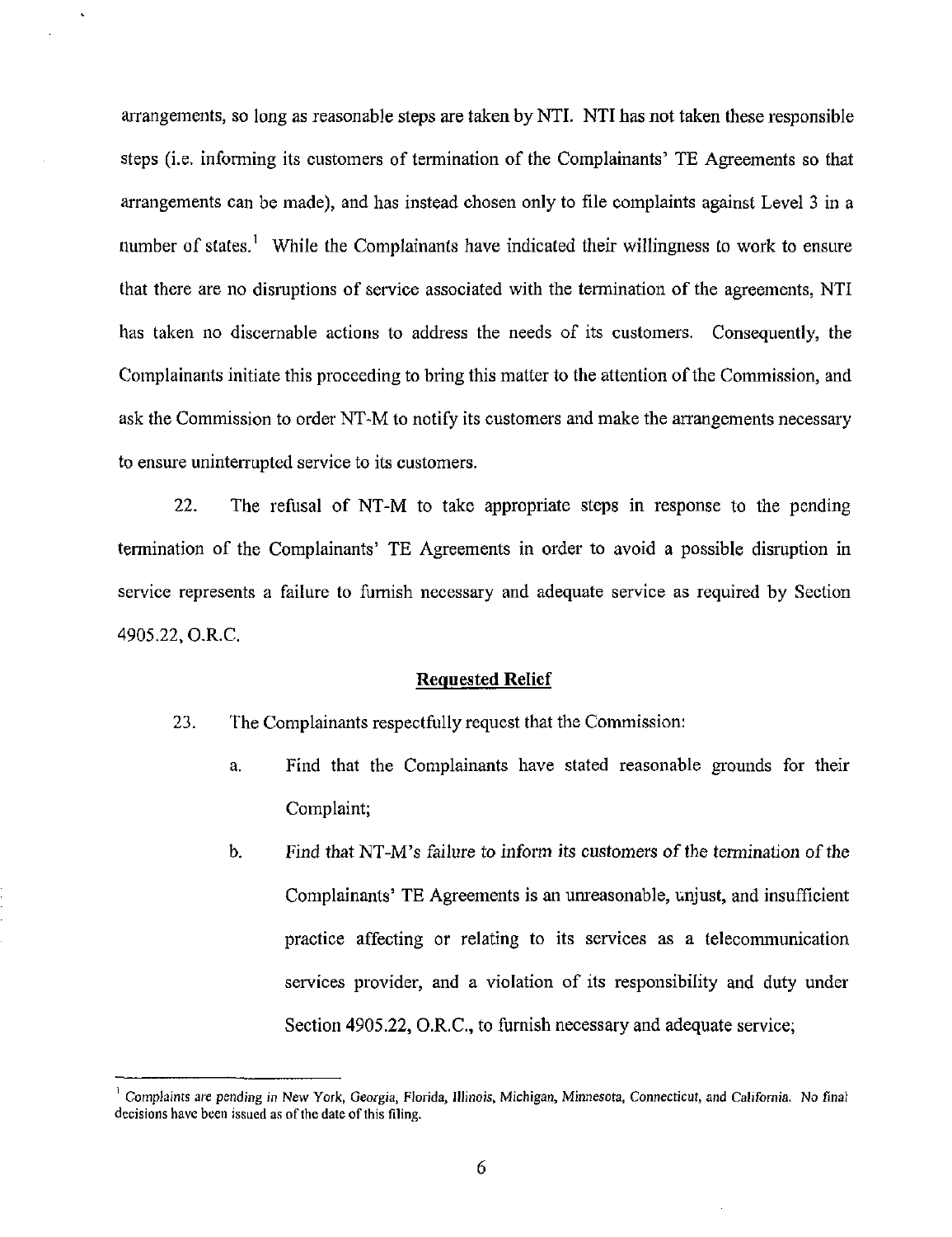- c. Order NT-M to notify its customers of the termination of the Complainants' TE Agreements, and to take such other steps as are necessary to ensure uninterrupted service to customers;
- d. In the event that NT-M's customers cannot complete the steps to route the Complainants' traffic via an altemative provider by June 25, 2007, order NT-M to route its customer's traffic over its existing interconnection arrangements with the ILECs;
- e. If NT-M terminates traffic to the Complainants after June 25, 2007, order NT-M to pay the Complainants \$0,001 per minute of use as compensation for the use of the Complainants' network;
- f. Order NT-M to post a bond to ensure that Complainants do not suffer financial harm in the event that NT-M refuses to pay for terminating traffic to the Complainants; and
- g. Order any and all such other relief as the Commission deems appropriate.